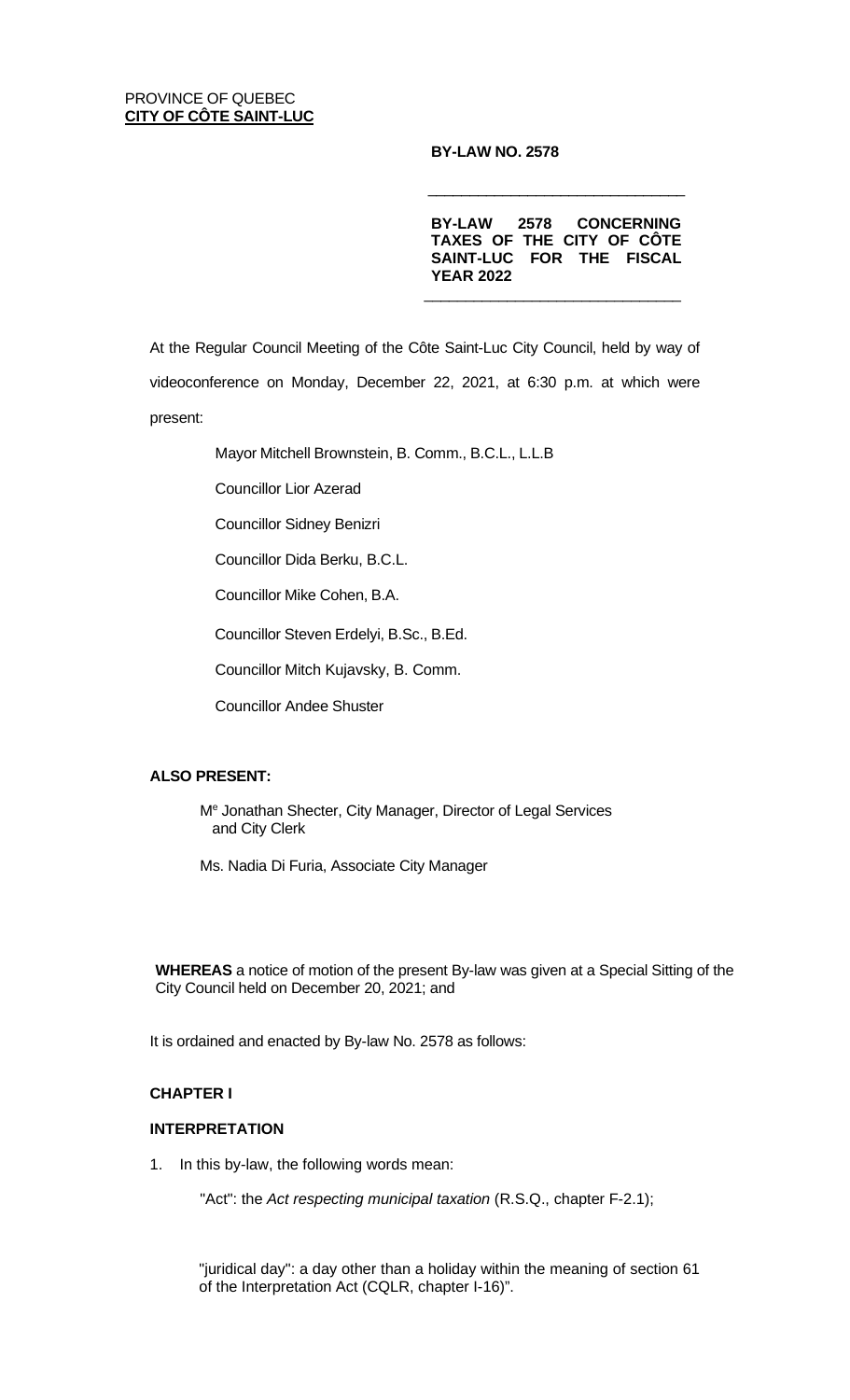# PROVINCE OF QUEBEC By-Law 2578 **CITY OF CÔTE SAINT-LUC**

"non-juridical day": a day other than a juridical day.

2. This by-law applies to the 2022 fiscal year.

#### **CHAPTER II**

#### **GENERAL PROPERTY TAXES**

- 3. A general property tax is imposed and shall be levied on all the taxable immovables at the following rates, based on their value as shown on the assessment roll, according to the following categories to which the units of assessment belong:
	- a) non-residential immovables:
		- i. reference sub-category 3.6917 %
			-
		- ii. shopping mall sub-category 3.9686 %<br>iii. office tower sub-category 3.9686 % iii. office tower sub-category 3.9686 %<br>iv. railway sub-category 4.9210 %
		- iv. railway sub-category
- 
- b) immovables containing 6 or more dwelling units: 1.1561 %
- c) serviced vacant lots: 1.9430 %
- d) residual: 0.9715 %
- e) industrial immovables: 3.6917 %

#### **CHAPTER III**

#### **SPECIAL TAX PURSUANT TO THE FINANCIAL RESERVE FOR THE SUPPLY OF WATER AND ROADS**

- 4. A special property tax, for the purposes of the financial reserve for the supply of water, is imposed and shall be levied on all the taxable immovables at the following rates, based on their value as shown on the assessment roll, according to the following categories to which the units of assessment belong:
	- a) non-residential immovable (all sub-categories): 0.5860 %
	- b) immovables containing six (6) or more dwelling units: 0.0475 %
	- c) residual: 0.0475 %
	- d) industrial immovables: 0.5860 %
- 5. A special property tax for the purpose of the financial reserve for the roads, is imposed and shall be levied on all taxable immovables at the following rates, based on their value as shown on the assessment roll, according to the following categories to which the units of assessment belong:
	- a) non-residential immovable (all sub-categories): 0.0194%
	- b) immovables containing six (6) or more dwellings: 0.0051%
	- c) residual: 0.0051%
	- d) serviced vacant lots: 0.0051%
	- e) industrial immovables: 0.0194%

### **CHAPTER IV**

6. The coefficient for non-residential immovables is 5.065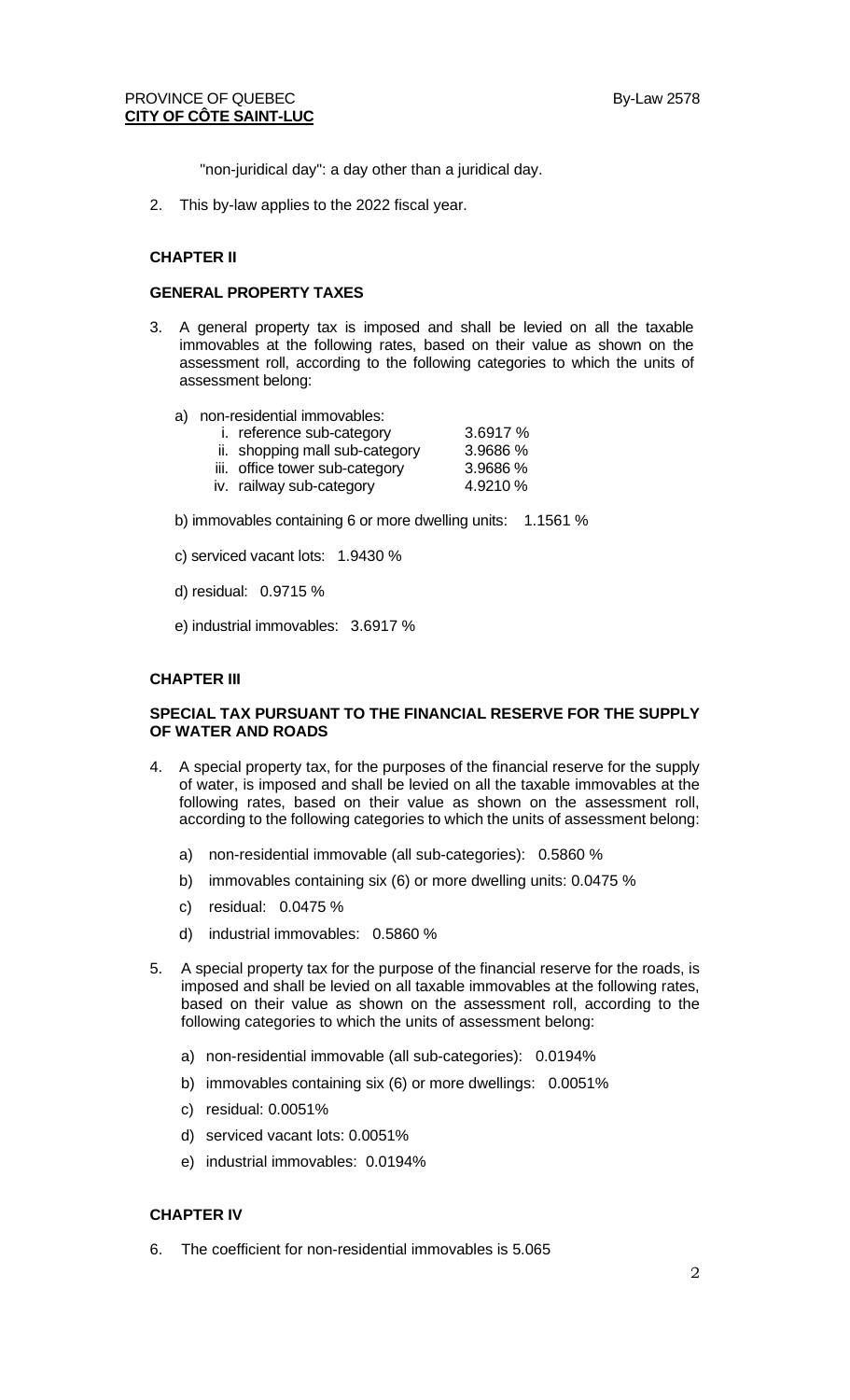#### **CHAPTER V**

#### **TARIFF FOR SWIMMING POOLS**

7. As per section 244.1 of the *Act Respecting Municipal Taxation*, a tariff for swimming pools is imposed on and shall be levied at the following rates: Private homes:

| Above-ground: | \$50.00                                                         |  |
|---------------|-----------------------------------------------------------------|--|
| In-ground:    | \$100.00                                                        |  |
|               | Semi-private immovables (apartment buildings and condominiums): |  |
| In-ground:    | \$300.00                                                        |  |

#### **CHAPTER VI**

#### **INTEREST RATE, PENALTY, DUE DATES, AND OTHER TERMS OF PAYMENT**

- 8. An interest at the rate of 10% per annum is applied to any amount due to the City for a tax, tariff or compensation calculated day-to-day from the due date.
- 9. In addition to the interest payable under article 8, a penalty of 0.5% per month of tardiness is applied to the amount of arrears, calculated day-to-day from the due date, or if the due date is before January 1, 2022, from January 1, 2022, up to a maximum of 5% per year.
- 10. The method of payment of a tax, tariff or compensation and their due dates are as follows:
	- 1) if the account is less than \$300: payable in one (1) instalment due on **February 24, 2022;**
	- 2) if the account is \$300 or more, the payment will be at the choice of the debtor as follows:
		- a) payable in one (1) instalment due on **February 24, 2022;**
		- b) payable in two (2) equal instalments, the first due on **February 24, 2022** and the second due on **May 25, 2022;**
- 11. Where a tax or a compensation supplement is payable after an alteration to the assessment or collection roll, the supplement is payable as follows:
	- 1) if the amount due is less than \$300: payable in one (1) instalment due no later than the 30th day after the account is mailed by the City;
	- 2) if the amount due is \$300 or more, the payment will be at the choice of the debtor as follows:
		- a) payable in one (1) instalment, no later than the 30th day after the account is mailed by the City;
		- b) b) in two (2) equal instalments: the first due no later than the 30th day after the account is mailed by the City, and the second, no later than the 90th day after the last day on which the first instalment may be paid.

When the 90th day referred to in subparagraph (b) of paragraph 2 of the first paragraph is a non-juridical day, the second instalment must be paid no later than the first juridical day after the 90th day.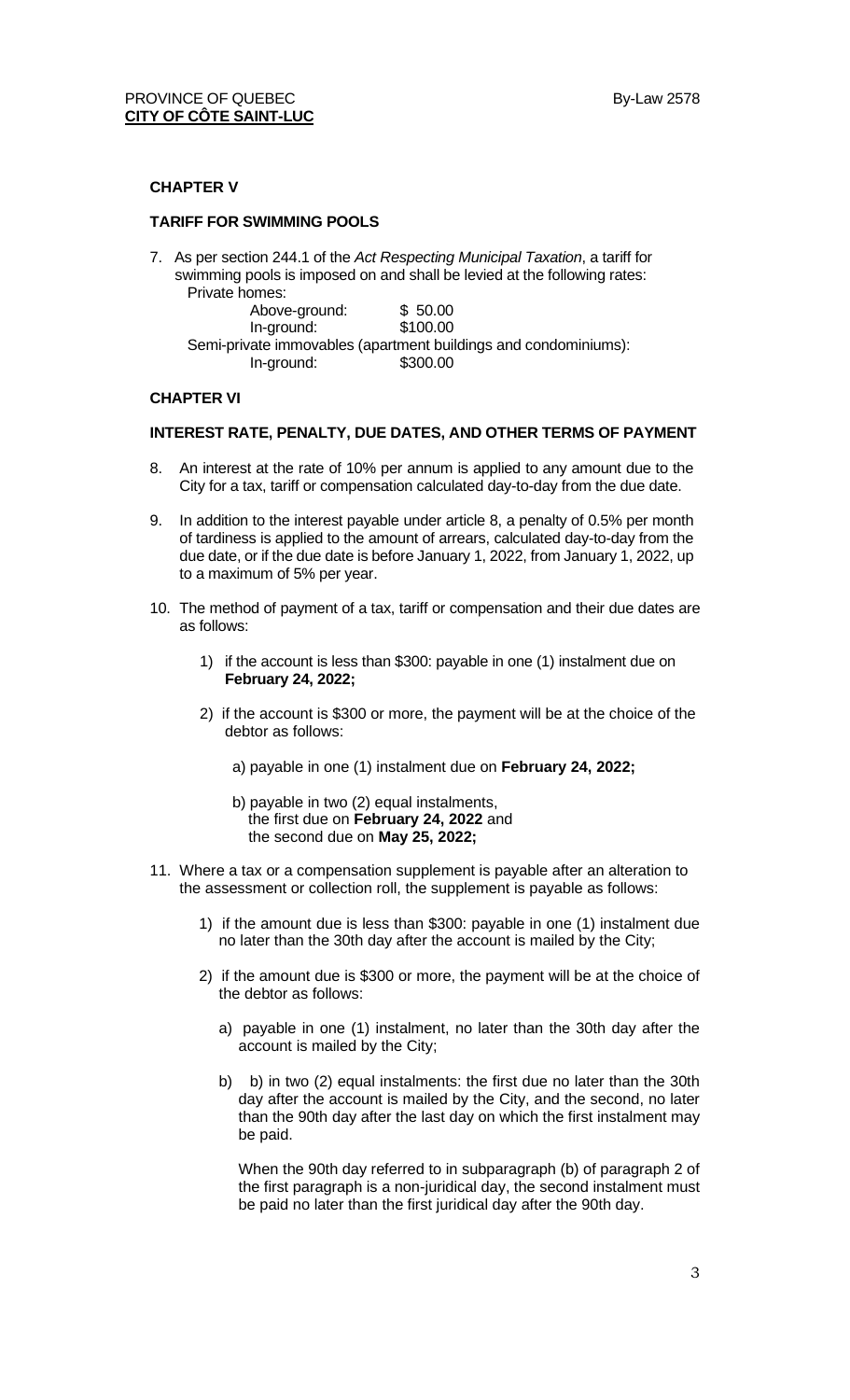# PROVINCE OF QUEBEC By-Law 2578 **CITY OF CÔTE SAINT-LUC**

12. Where an instalment is not paid within the prescribed time, only the unpaid instalment is exigible.

# **CHAPTER VII**

# **COMPENSATION FOR EXEMPTED IMMOVABLES**

- 13. Every owner of an immovable referred to in paragraphs 4, 5, 10 or 11 of section 204 of the Act is subject to the payment of a compensation for municipal services. The compensation is 0.3% of the non-taxable value of the immovable.
- 14. Every owner of an immovable referred to in paragraph 12 of section 204 of the Act is subject to the payment of a compensation for municipal services. The compensation is 0.4 % of the non-taxable value of the land.

## **CHAPTER VIII**

# **COMING INTO FORCE**

15. This by-law comes into force according to the law.

\_\_\_\_\_\_\_\_\_\_\_\_\_\_\_\_\_\_\_\_\_\_\_ MITCHELL BROWNSTEIN MAYOR

\_\_\_\_\_\_\_\_\_\_\_\_\_\_\_\_\_\_\_\_\_\_\_

JONATHAN SHECTER CITY CLERK

**ORIGINAL**